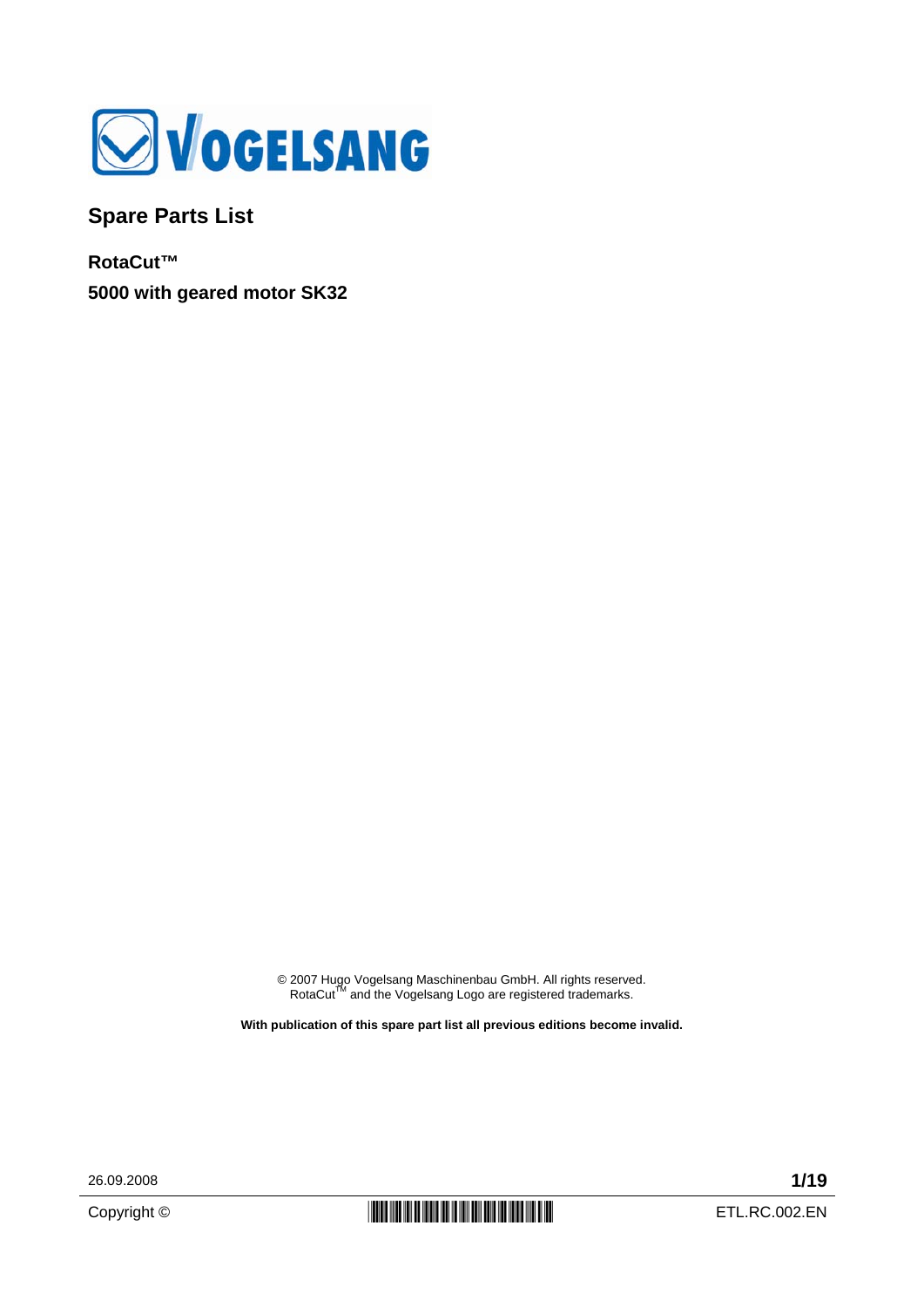### **Contents**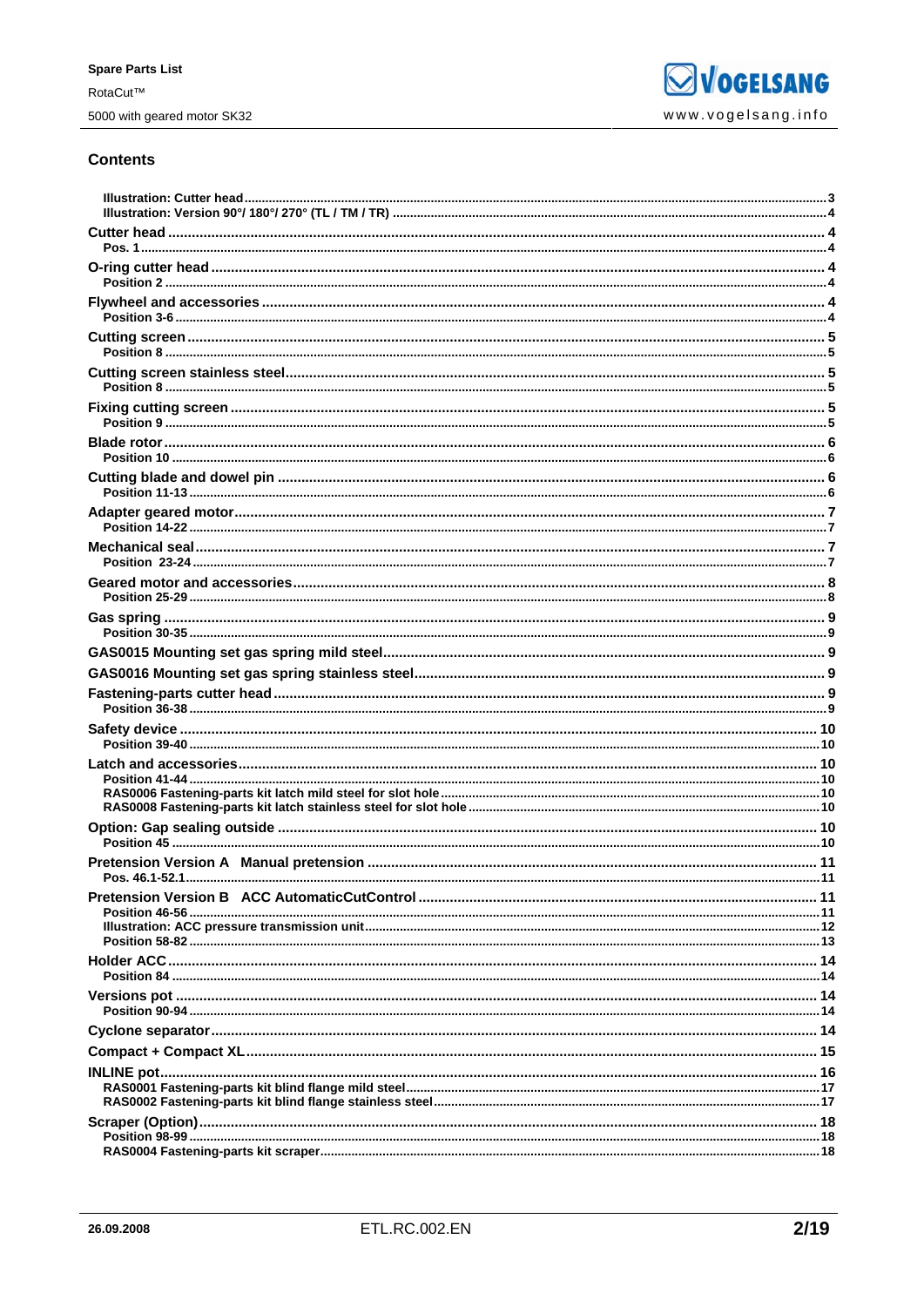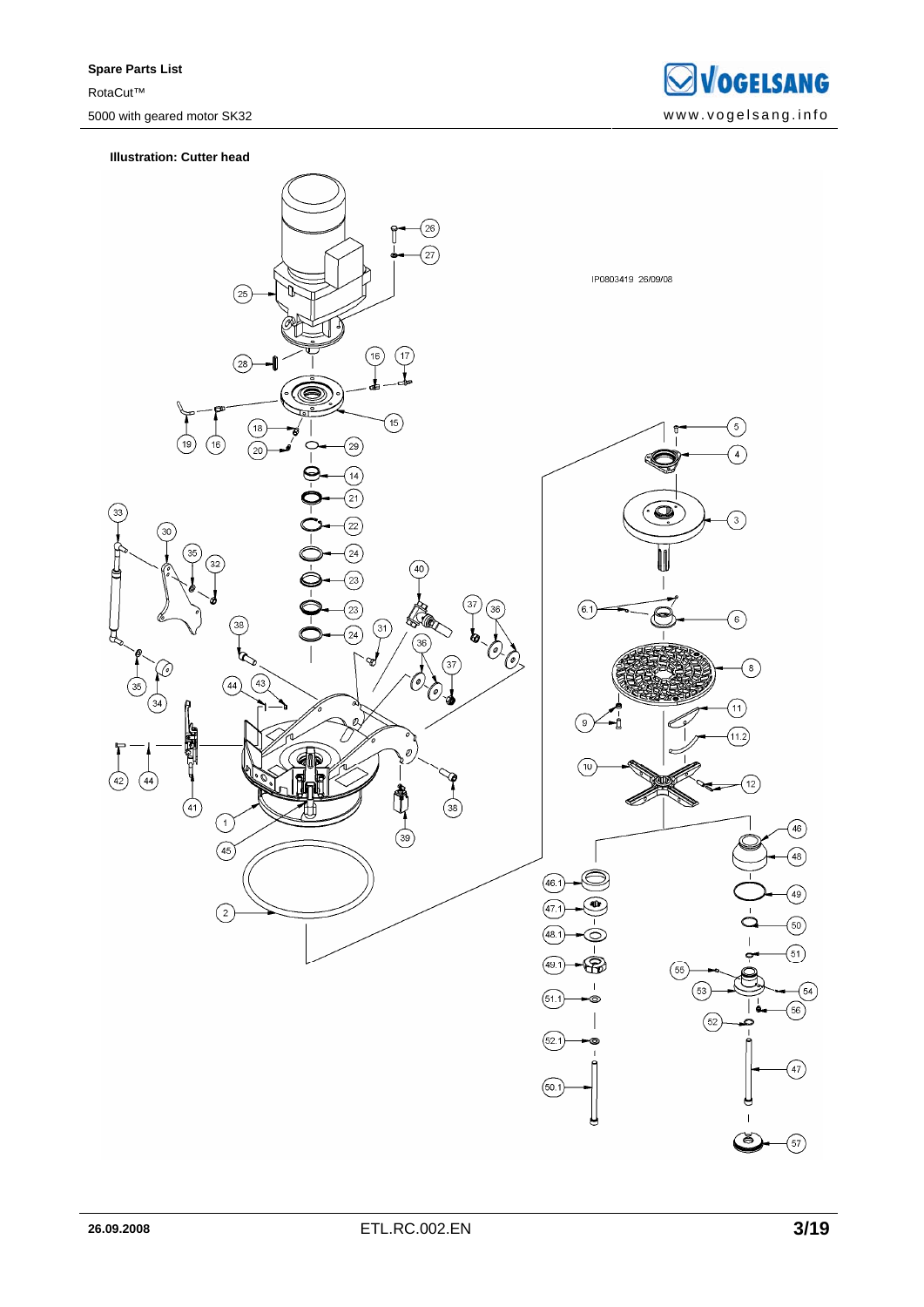**SVOGELSANG** 5000 with geared motor SK32 www.vogelsang.info

**Illustration: Version 90°/ 180°/ 270° (TL / TM / TR)** 



#### **Cutter head Pos. 1**

|  | Pos.   Part number | <b>Description</b> | <b>Dimensions</b> | <b>Notes</b>    | Oty. | <b>Steel</b> | <b>Stainless</b><br>steel |
|--|--------------------|--------------------|-------------------|-----------------|------|--------------|---------------------------|
|  | GSK0029            | Cutter head        | $90^\circ$ (TL)   |                 |      |              |                           |
|  | GSK0024            | Cutter head        | $180^\circ$ (TM)  |                 |      |              |                           |
|  | GSK0033            | Cutter head        | $270^\circ$ (TR)  |                 |      |              |                           |
|  | GSK0031            | Cutter head        | $90^\circ$ (TL)   | Stainless steel |      |              |                           |
|  | GSK0027            | Cutter head        | $180^\circ$ (TM)  | Stainless steel |      |              |                           |
|  | GSK0035            | Cutter head        | $270^\circ$ (TR)  | Stainless steel |      |              |                           |

### **O-ring cutter head**

|        | <b>Position 2</b>  |                    |                   |              |      |              |                    |
|--------|--------------------|--------------------|-------------------|--------------|------|--------------|--------------------|
|        | Pos.   Part number | <b>Description</b> | <b>Dimensions</b> | <b>Notes</b> | Oty. | <b>Steel</b> | Stainless<br>steel |
| C<br>∠ | DOR.074            | O-ring             | 407 x 18          | <b>NBR</b>   |      |              |                    |
|        | <b>DOR.074.SI</b>  | $O$ -ring          | 407 x 18          | Silicone     |      |              |                    |

#### **Flywheel and accessories Position 3-6**

| Pos. | Part number      | <b>Description</b>           | <b>Dimensions</b> | <b>Notes</b>            | Qty. | <b>Steel</b>   | <b>Stainless</b><br>steel |
|------|------------------|------------------------------|-------------------|-------------------------|------|----------------|---------------------------|
| 3    | GSW.017          | Flywheel                     |                   | Included Pos. $4 + 5$   |      |                |                           |
| 4    | <b>PRS.113</b>   | Seal support                 |                   |                         |      |                |                           |
| 5    | <b>NSI.020</b>   | Hex socket button head screw | M8 x 30           | Stainless steel         |      | 3              | 3                         |
| 6    | GAS.019          | Gap sealing                  |                   | Inside                  |      |                |                           |
|      | GAS.019.E        | Gap sealing                  |                   | Inside, stainless steel |      | -              |                           |
| 6.1  | <b>NGS.096</b>   | Set screw                    | $M8 \times 10$    | Included in GAS.019     |      | $\overline{2}$ |                           |
|      | <b>NGS.096.E</b> | Set screw                    | $M8 \times 10$    | Included in GAS.019.E   |      | -              | 2                         |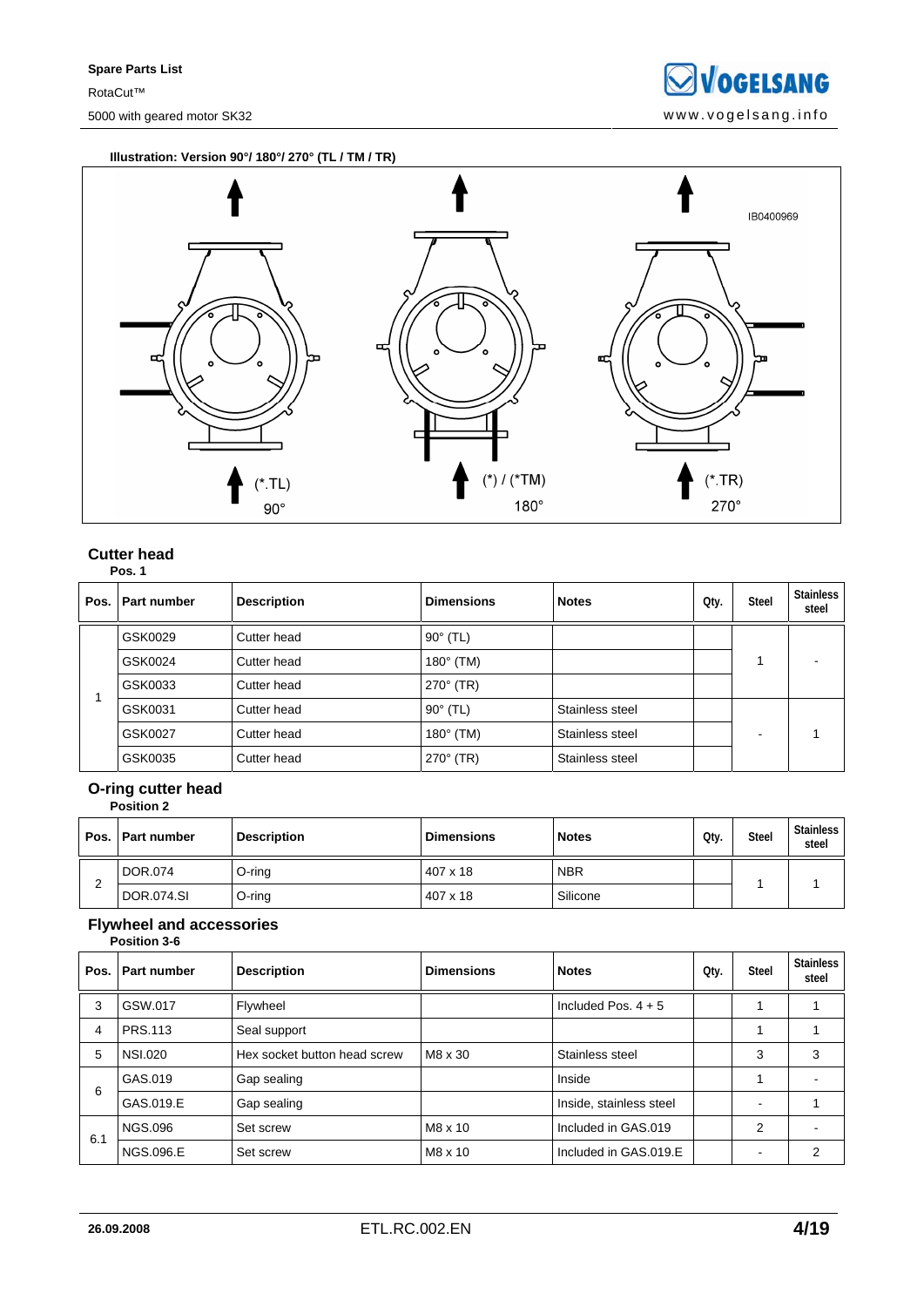#### **Cutting screen Position 8**

|      | POSITION 6    |                                          |                         |              |      |              |                           |  |  |
|------|---------------|------------------------------------------|-------------------------|--------------|------|--------------|---------------------------|--|--|
| Pos. | Part number   | <b>Description</b>                       | <b>Dimensions</b>       | <b>Notes</b> | Qty. | <b>Steel</b> | <b>Stainless</b><br>steel |  |  |
|      | GFL.421.N1.M9 | Cutting screen <sup>(1</sup>             | Max. ø 24 mm            | Standard     |      |              |                           |  |  |
|      | GFL.430.N1.M9 | Cutting screen <sup>(1</sup>             | Max. ø 15 mm            | Fine         |      |              |                           |  |  |
|      | GFL.150.N3.M9 | Cutting screen <sup>(1</sup>             | Max. ø 30 mm            | Rough        |      |              |                           |  |  |
|      | GFL.543.M9    | Cutting screen <sup>(1</sup>             | Max. $\varnothing$ 4 mm | Honey combs  |      |              |                           |  |  |
| 8    | GFL.572.M9    | Cutting screen <sup>(1</sup>             | Max. $\varnothing$ 6 mm | Honey combs  |      |              |                           |  |  |
|      | GFL.499.N1.M9 | Cutting screen <sup>(1</sup>             | Max. $\varnothing$ 8 mm | Honey combs  |      |              |                           |  |  |
|      | GFL.511.N1.M9 | Cutting screen <sup>(1</sup>             | Max. ø 10 mm            | Honey combs  |      |              |                           |  |  |
|      | GFL.497.M9    | Cutting screen <sup>(1</sup>             | Max. ø 12 mm            | Honey combs  |      |              |                           |  |  |
|      | GFL.493.M9    | Cutting screen <sup>(1</sup>             | Max. ø 15 mm            | Honey combs  |      |              |                           |  |  |
|      |               | Max. ø<br>= max. completely free passage |                         |              |      |              |                           |  |  |

(1 RotaCut™ ACC: In case of changing the cutter screens / cutter blades replace also pos. 49-52

#### **Cutting screen stainless steel Position 8**

|   | Pos.   Part number | <b>Description</b>                         | <b>Dimensions</b>       | <b>Notes</b> | Qty. | <b>Steel</b> | <b>Stainless</b><br>steel |  |
|---|--------------------|--------------------------------------------|-------------------------|--------------|------|--------------|---------------------------|--|
|   | GFL.421.N1.E3      | Cutting screen <sup>(1</sup>               | Max. ø 24 mm            | Standard     |      |              |                           |  |
|   | GFL.430.N1.E3      | Cutting screen <sup>(1</sup>               | Max. ø 15 mm            | Fine         |      |              |                           |  |
|   | GFL.150.N3.E3      | Cutting screen <sup>(1</sup>               | Max. ø 30 mm            | Rough        |      |              |                           |  |
|   | GFL.543.E3         | Cutting screen <sup>(1</sup>               | Max. $\varnothing$ 4 mm | Honey combs  |      |              |                           |  |
| 8 | GFL.572.E3         | Cutting screen <sup>(1</sup>               | Max. $\varnothing$ 6 mm | Honey combs  |      |              |                           |  |
|   | GFL.499.N1.E3      | Cutting screen (1                          | Max. $\varnothing$ 8 mm | Honey combs  |      |              |                           |  |
|   | GFL.511.N1.E3      | Cutting screen (1                          | Max. ø 10 mm            | Honey combs  |      |              |                           |  |
|   | GFL.497.E3         | Cutting screen (1                          | Max. ø 12 mm            | Honey combs  |      |              |                           |  |
|   | GFL.493.E3         | Cutting screen <sup>(1</sup>               | Max. ø 15 mm            | Honey combs  |      |              |                           |  |
|   |                    | Max. ø<br>$=$ max. completely free passage |                         |              |      |              |                           |  |

(1 RotaCut™ ACC: In case of changing the cutter screens / cutter blades replace also pos. 49-52

#### **Fixing cutting screen Position 9**

|   | Pos.   Part number | <b>Description</b> | <b>Dimensions</b> | <b>Notes</b>                          | Oty. | <b>Steel</b> | <b>Stainless</b><br>steel |
|---|--------------------|--------------------|-------------------|---------------------------------------|------|--------------|---------------------------|
|   | GRS.203.EE         | Tension bolt       |                   | Stainless steel                       |      | 3            | 3                         |
| 9 | GRS.202            | Spring pin         |                   |                                       |      | 3            |                           |
|   | GRS.202.EE         | Spring pin         |                   | For stainless steel<br>cutting screen |      |              | 3                         |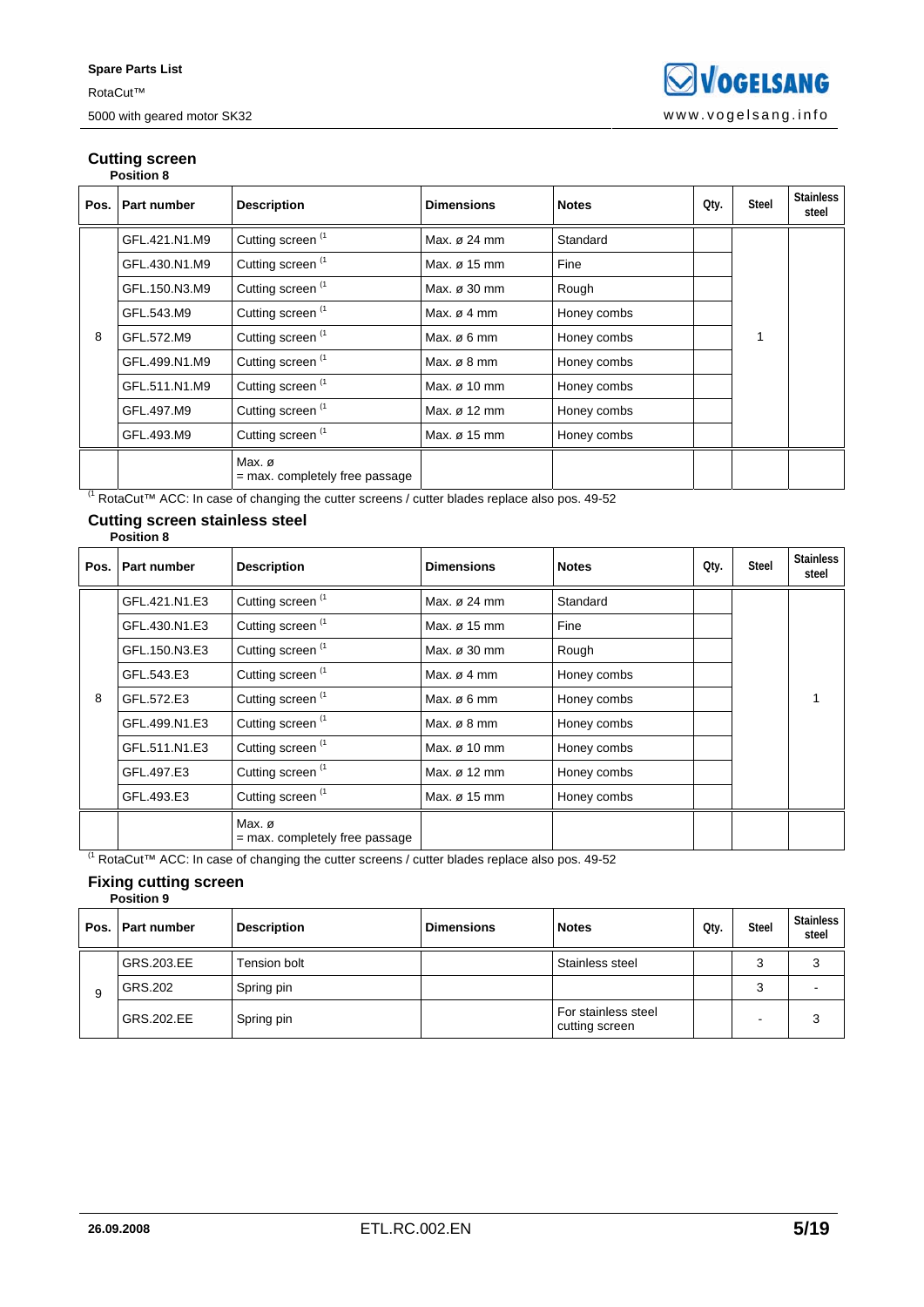#### **Blade rotor Position 10**

| Pos. | <b>Part number</b> | <b>Description</b> | <b>Dimensions</b> | <b>Notes</b> | Qty. | <b>Steel</b> | <b>Stainless</b><br>steel |  |
|------|--------------------|--------------------|-------------------|--------------|------|--------------|---------------------------|--|
| 10   | GFM.021.N2         | Blade rotor        | groove 8 mm       | 4 wings      |      |              |                           |  |
|      | GFM.003.N2         | Blade rotor        | groove 8 mm       | 3 wings      |      |              |                           |  |
|      | GFM.009.N2         | Blade rotor        | groove 8 mm       | 6 wings      |      |              |                           |  |
|      | GFM.009.N2.T1      | <b>Blade rotor</b> | groove 5 mm       | 6 wings      |      |              |                           |  |

#### **Cutting blade and dowel pin Position 11-13**

| Pos. | Part number      | <b>Description</b>           | <b>Dimensions</b>            | <b>Notes</b>                                                                       | Qty. | <b>Steel</b>         | <b>Stainless</b><br>steel |
|------|------------------|------------------------------|------------------------------|------------------------------------------------------------------------------------|------|----------------------|---------------------------|
|      | GSM.005          | Cutting blades <sup>(1</sup> | 8 mm                         |                                                                                    |      | 4<br>$3^*$           |                           |
|      | GSM.005.E3       | Cutting blades <sup>(1</sup> | 8 mm                         | Stainless steel                                                                    |      | 4                    | 4                         |
| 11   | GSM.005.T1.E4    | Cutting blades <sup>(1</sup> | 8 mm                         | Only with ACC!<br>high construction;<br>stainless steel                            |      | $3^*$<br>$6***$      | $3^*$<br>$6***$           |
|      | GSM.015.T1.E4    | Cutting blades <sup>(1</sup> | $5 \text{ mm}$               | Only with ACC!<br>with GFM.009.N2.T1(5 mm)<br>high construction<br>stainless steel |      | $6***$               | $6***$                    |
| 11.2 | ZDFD.390.0135    | Polyethylene cord            |                              |                                                                                    |      | 4<br>$3^*$<br>$6***$ | 4<br>$3^*$<br>$6***$      |
| 12   | <b>NSP.006</b>   | Dowel pin                    | 10 x 30                      | Only with GSM.005<br>3 wings / 4 wings                                             |      | 4<br>$3^*$           |                           |
|      | <b>NSP.033.E</b> | Dowel pins                   | $10 \times 30 / 6 \times 30$ | 3 wings / 4 wings                                                                  |      | 4<br>$3^*$           | 4<br>$3^*$                |
|      | <b>NSP.036.E</b> | Dowel pins                   | $10 \times 22 / 6 \times 22$ | 6 wings                                                                            |      | $6***$               | $6***$                    |

\* Quantities or parts in case of rotor with 3 wings

\*\* Quantities or parts in case of rotor with 6 wings

<sup>(1</sup> RotaCut™ ACC: In case of changing the cutter screens / cutter blades replace also pos. 49-52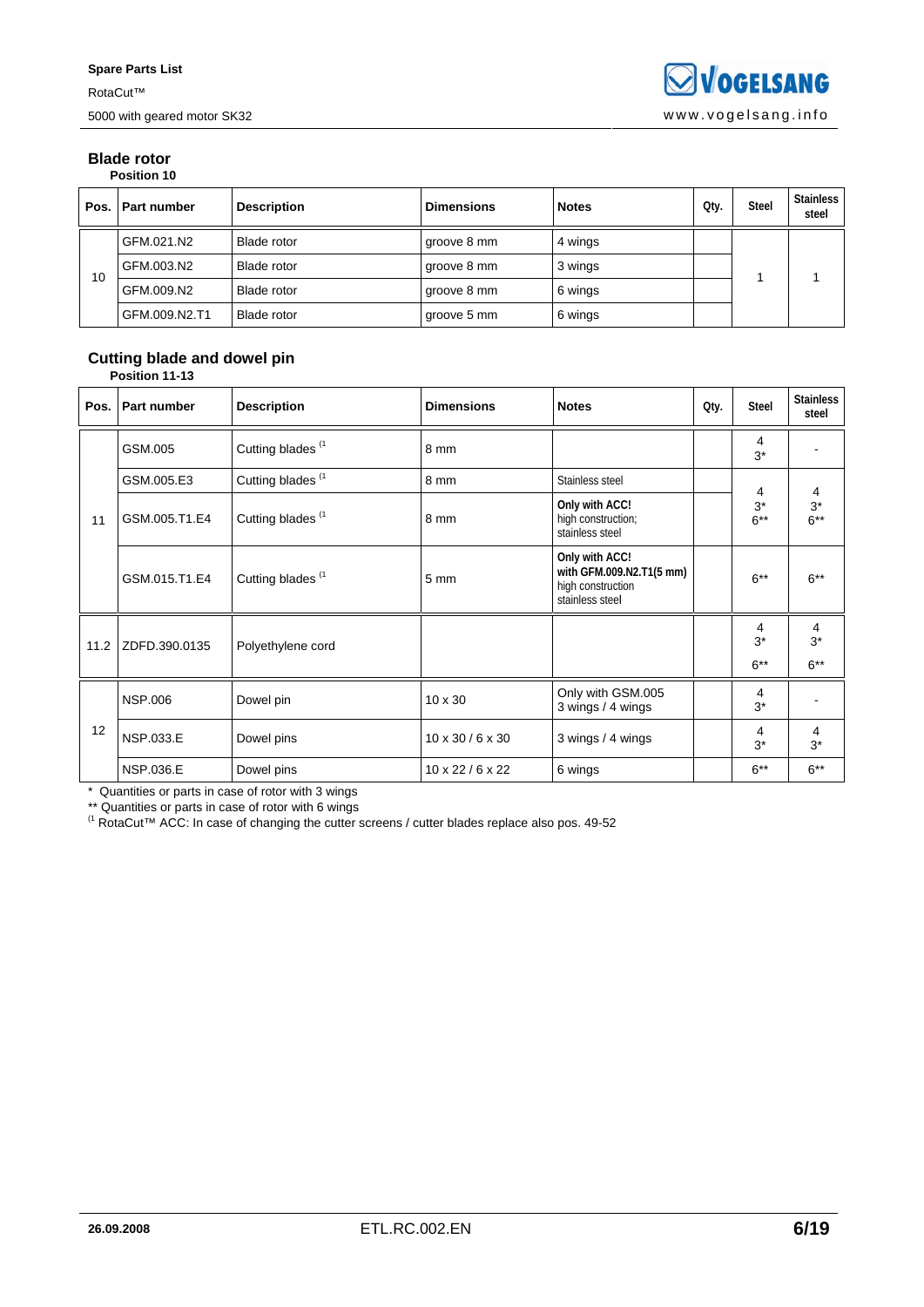### **Adapter geared motor**

| Pos. | Part number    | <b>Description</b>                      | <b>Dimensions</b>       | <b>Notes</b>                         | Qty. | Steel                        | <b>Stainless</b><br>steel |
|------|----------------|-----------------------------------------|-------------------------|--------------------------------------|------|------------------------------|---------------------------|
| 14   | NIR.022        | Inner ring                              | JR 40 x 50 x 22         |                                      |      |                              |                           |
|      | GRT0013        | Adapter geared motor                    |                         | Pre-assembled,<br>included pos 15-22 |      | (1)                          |                           |
|      | GRT0014        | Adapter geared motor<br>stainless steel |                         |                                      |      | $\qquad \qquad \blacksquare$ | (1)                       |
| 15   | GRS0043        | Adapter                                 |                         | For geared motor                     |      |                              |                           |
|      | GRS0044        | Adapter stainless steel                 |                         | For geared motor                     |      | -                            |                           |
| 16   | <b>NGE.058</b> | Screw connection                        |                         |                                      |      | $\overline{2}$               | 2                         |
| 17   | <b>NGE.120</b> | <b>Barbed fitting</b>                   | BEL; DN6                |                                      |      | 1                            | 1                         |
| 18   | GRS.207        | Screw connection                        | $8 \times 1$            |                                      |      | 1                            |                           |
| 19   | <b>PRS.116</b> | Hydraulic pipe                          |                         |                                      |      |                              |                           |
| 20   | <b>NLV.001</b> | Vent valve                              |                         |                                      |      | 1                            |                           |
| 21   | DWD.054        | Lip seal                                | $50 \times 65 \times 7$ | <b>NBR</b>                           |      | 1                            |                           |
| 22   | <b>NSR.015</b> | Retaining ring                          | l 65 x 2,5              |                                      |      | $\overline{2}$               | 2                         |

#### **Mechanical seal Position 23-24**

|        | . <b>.</b> .       |                    |                   |                         |      |              |                    |
|--------|--------------------|--------------------|-------------------|-------------------------|------|--------------|--------------------|
| Pos. I | l Part number      | <b>Description</b> | <b>Dimensions</b> | <b>Notes</b>            | Qty. | <b>Steel</b> | Stainless<br>steel |
| 23     | DGL.D003.N1        | Mechanical seal    | 76.97-H3200       | Duronit                 |      | 2            | 2                  |
|        | <b>DGL.D003.SC</b> | Mechanical seal    | 76.97-H3200       | SiSiC (silicon carbide) |      |              |                    |
|        | DOR.024.HNB        | O-ring             | 58 x 73 x 7.5     | <b>HNBR</b>             |      | 2            |                    |
| 24     | <b>DOR.024.VI</b>  | O-ring             | 58 x 73 x 7.5     | <b>FPM</b>              |      |              | 2                  |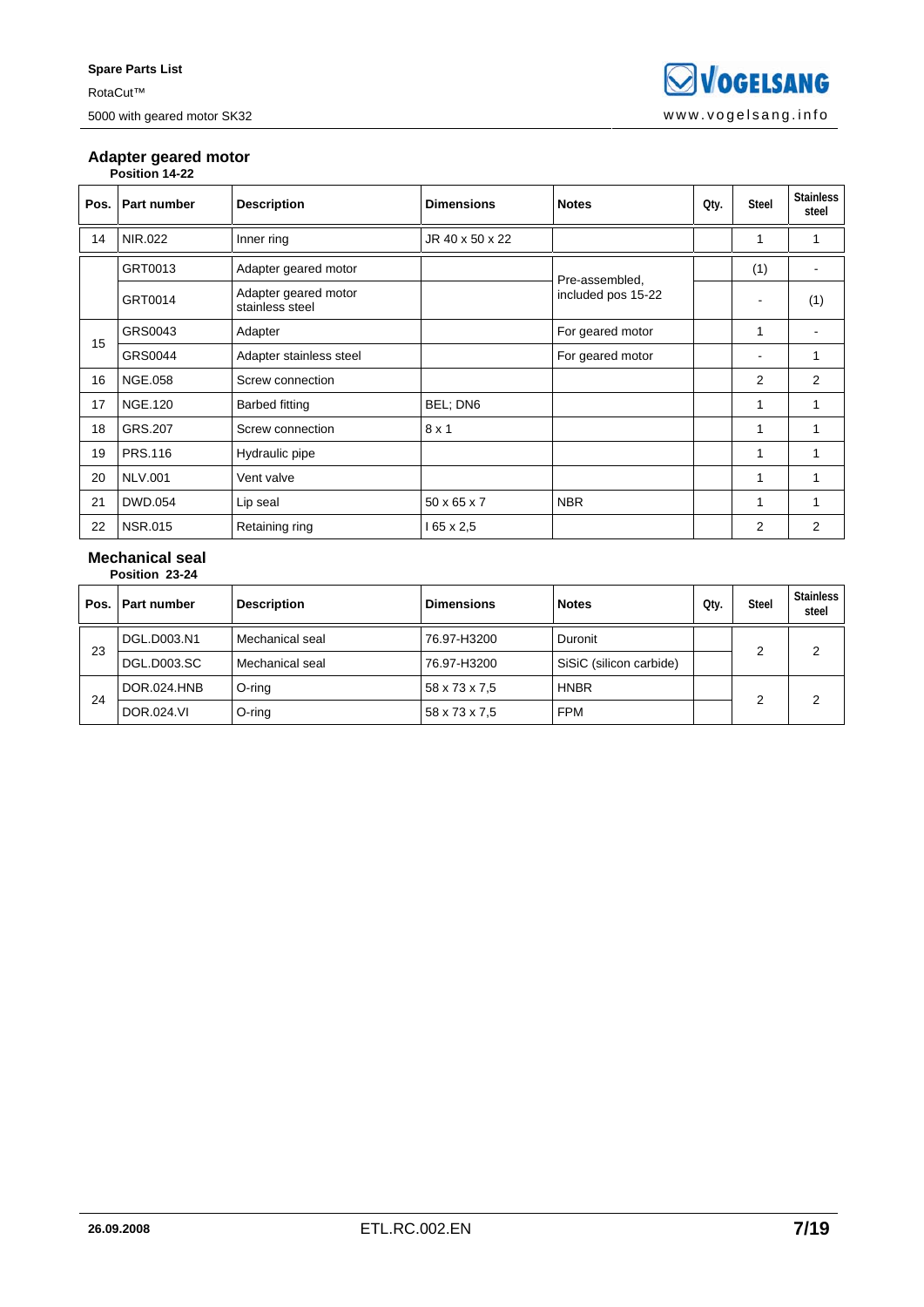### **Geared motor and accessories**

| Position 25-29 |  |
|----------------|--|
|----------------|--|

| Pos. | <b>Part number</b> | <b>Description</b>               | <b>Dimensions</b>         | <b>Notes</b>                               | Qty. | <b>Steel</b> | <b>Stainless</b><br>steel |
|------|--------------------|----------------------------------|---------------------------|--------------------------------------------|------|--------------|---------------------------|
|      | AGM.503            | Geared motor                     | SK32F-90L/4TFVL           | 1.5 kW; 76 min <sup>-1</sup>               |      |              |                           |
|      | AGM.516            | Geared motor                     | SK32F-100L/4TFVL          | 2.2 kW; 123 min <sup>-1</sup>              |      |              |                           |
|      | AGM.504            | Geared motor                     | SK32F-100L/4TFVL          | 2.2 kW; 177 min <sup>-1</sup>              |      | 1            |                           |
| 25   | AGM.507            | Geared motor                     | SK32F-132S/4TFVL          | 5.5 kW; 254 min <sup>-1</sup>              |      |              |                           |
|      | AGM.505            | Geared motor                     | SK32F-100L/40TFVL         | 3 kW; 267 min <sup>-1</sup>                |      |              |                           |
|      | AGM.098.K          | Geared motor                     | SK32F-100L/40TFVL         | 3 kW; 318 min <sup>-1</sup>                |      |              |                           |
|      | AGM.110.K          | Geared motor                     | SK32F-132S/4TFVL          | 5.5 kW; 327 min <sup>-1</sup>              |      |              |                           |
|      |                    | -other geared motors on request- |                           |                                            |      |              |                           |
| 25.1 | <b>DWD.075</b>     | Lip seal                         | 50 x 80 x 10              | With dust lip, included<br>in geared motor |      |              |                           |
| 26   | <b>NSK.005</b>     | Hex head screw                   | M <sub>10</sub> x 50      |                                            |      | 4            |                           |
|      | <b>NSK.177</b>     | Hex head screw                   | M10 x 50                  | Stainless steel                            |      |              | 4                         |
| 27   | <b>NUS.004</b>     | Washer                           | $10.5 \times 20 \times 2$ |                                            |      | 4            |                           |
|      | <b>NUS.004.EE</b>  | Washer                           | $10.5 \times 20 \times 2$ | Stainless steel                            |      |              | 4                         |
| 28   | NPF.060            | Key                              | AB 12 x 8 x 52            |                                            |      | 1            | 1                         |
| 29   | DOR0011            | O-ring                           | 35 x 1                    | <b>NBR</b>                                 |      |              |                           |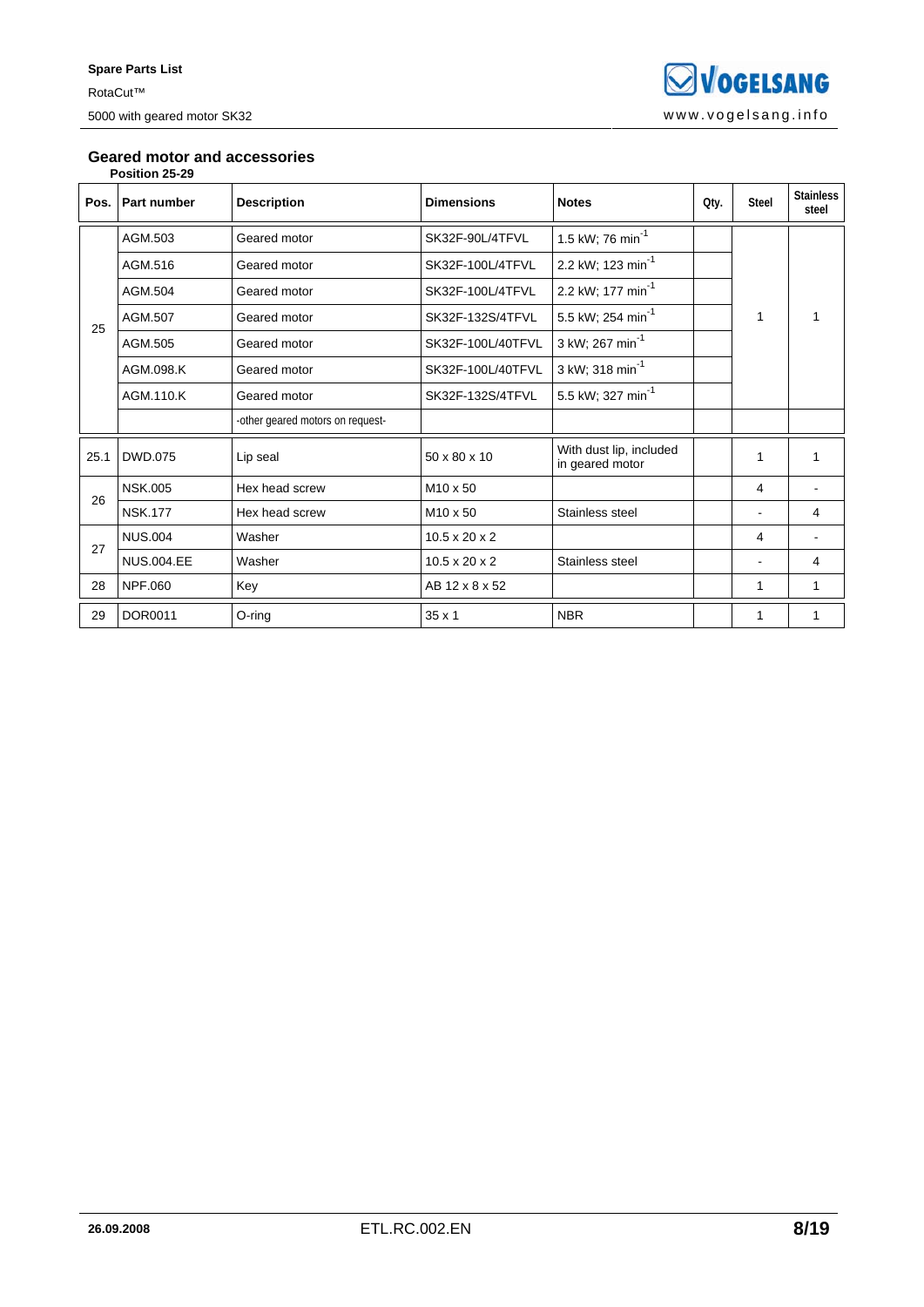#### **Gas spring Position 30-35**

| Pot               | Design          | <b>Mounting set</b><br>GAS0015 | <b>Mounting set</b><br>GAS0016 | Qty. |
|-------------------|-----------------|--------------------------------|--------------------------------|------|
| INLINE <5,5 kW    | Mild steel      |                                |                                |      |
|                   | Stainless steel |                                |                                |      |
| INLINE >5,5 kW    | Mild steel      | 2                              |                                |      |
|                   | Stainless steel |                                | 2                              |      |
|                   | Mild steel      |                                |                                |      |
| Cyclone separator | Stainless steel |                                |                                |      |

### **GAS0015 Mounting set gas spring mild steel**

| Pos. | Part number    | <b>Description</b>          | <b>Dimensions</b>    | <b>Notes</b>   | Qty. | <b>Steel</b> | <b>Stainless</b><br>steel |
|------|----------------|-----------------------------|----------------------|----------------|------|--------------|---------------------------|
| 30   | <b>RFL.439</b> | Bracket gas spring          |                      |                |      |              |                           |
| 31   | <b>NSK.041</b> | Hex head screw              | M <sub>12</sub> x 20 | <b>DIN 933</b> |      | 3            |                           |
| 32   | <b>NMS.004</b> | Hex nut                     | M12                  | DIN 934-8      |      |              |                           |
| 33   | NFE.030        | Gas spring                  |                      |                |      |              |                           |
| 34   | GRS.175        | Screw connection gas spring |                      |                |      |              |                           |
| 35   | <b>NUS.005</b> | Washer                      | A 13 x 24 x 2.5      | <b>DIN 125</b> |      |              |                           |

### **GAS0016 Mounting set gas spring stainless steel**

| Pos. | Part number       | <b>Description</b>          | <b>Dimensions</b>    | <b>Notes</b>   | Qty. | <b>Steel</b>             | <b>Stainless</b><br>steel |
|------|-------------------|-----------------------------|----------------------|----------------|------|--------------------------|---------------------------|
| 30   | RFL.439.E         | Bracket gas spring          |                      |                |      |                          |                           |
| 31   | NSK.041.E         | Hex head screw              | M <sub>12</sub> x 20 | <b>DIN 933</b> |      |                          | 3                         |
| 32   | <b>NMS.004.EE</b> | Hex nut                     | M <sub>12</sub>      | DIN 934-8      |      | -                        |                           |
| 33   | <b>NFE.030</b>    | Gas spring                  |                      |                |      | -                        |                           |
| 34   | GRS.175.E         | Screw connection gas spring |                      |                |      | $\overline{\phantom{0}}$ |                           |
| 35   | <b>NUS.005.E</b>  | Washer                      | A 13 x 24 x 2.5      | <b>DIN 125</b> |      |                          |                           |

#### **Fastening-parts cutter head Position 36-38**

| Pos. | Part number      | <b>Description</b>    | <b>Dimensions</b>         | <b>Notes</b>                    | Qty. | <b>Steel</b> | <b>Stainless</b><br>steel |
|------|------------------|-----------------------|---------------------------|---------------------------------|------|--------------|---------------------------|
| 36   | <b>NUS.090</b>   | Washer                | $16.5 \times 60 \times 5$ |                                 |      | 4            |                           |
| 37   | NMK.007          | Hex nut               | M <sub>16</sub>           | Self-locking                    |      | 2            |                           |
| 38   | <b>NSI.045</b>   | hex socket head screw | M <sub>16</sub> x 45      |                                 |      | 2            |                           |
| 36   | NUS.090.E        | Washer                | $16.5 \times 60 \times 5$ | Stainless steel                 |      | -            | 4                         |
| 37   | NMK.007.EE       | Hex nut               | M <sub>16</sub>           | Stainless steel<br>self-locking |      |              | 2                         |
| 38   | <b>NSI.045.E</b> | hex socket head screw | M <sub>16</sub> x 45      | Stainless steel                 |      |              | 2                         |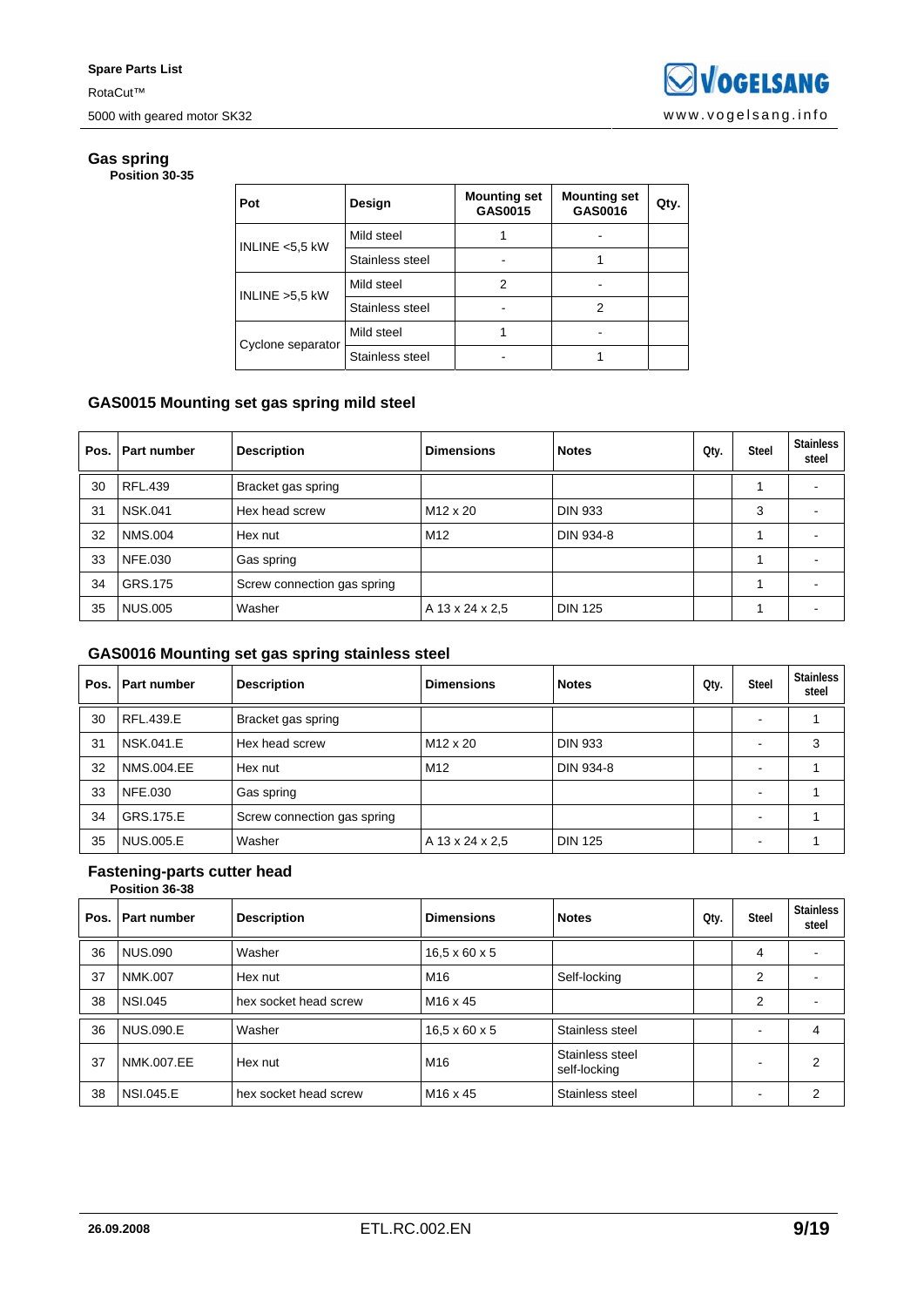#### **Safety device Position 39-40**

| Pos. I | l Part number | <b>Description</b>   | <b>Dimensions</b> | <b>Notes</b>                                                          | Qty. | <b>Steel</b> | <b>Stainless</b><br>steel |
|--------|---------------|----------------------|-------------------|-----------------------------------------------------------------------|------|--------------|---------------------------|
|        | GAS0017       | <b>Extension set</b> |                   | Position switch                                                       |      |              |                           |
| 39     | GAS0018       | Extension set        |                   | Position switch<br>stainless steel                                    |      |              |                           |
|        | SSS.079.N1    | Position switch      |                   | With $a \varnothing$ 13 mm roller<br>contained in GAS0017/<br>GAS0018 |      | (1)          | (1)                       |
| 40     | GHN.013       | <b>Ball valve</b>    |                   |                                                                       |      |              |                           |

#### **Latch and accessories Position 41-44**

| Pos.  | . I Part number | <b>Description</b>        | <b>Dimensions</b> | <b>Notes</b>                      | Oty. | <b>Steel</b> | <b>Stainless</b><br>steel |
|-------|-----------------|---------------------------|-------------------|-----------------------------------|------|--------------|---------------------------|
| 41    | NSV.001.T1      | Latch                     |                   |                                   |      | ◠            | ◠                         |
| 42-44 | <b>RAS0006</b>  | Fastening-parts kit latch |                   | For slot hole                     |      |              |                           |
|       | <b>RAS0008</b>  | Fastening-parts kit latch |                   | For slot hole:<br>stainless steel |      |              | っ                         |

### **RAS0006 Fastening-parts kit latch mild steel for slot hole**

|    | Pos.   Part number | <b>Description</b> | <b>Dimensions</b> | <b>Notes</b>    | Qty. | <b>Steel</b> | Stainless<br>steel |
|----|--------------------|--------------------|-------------------|-----------------|------|--------------|--------------------|
| 42 | <b>NSK.019</b>     | Hex head screw     | M8 x 25           |                 |      | 4            |                    |
| 43 | NMK.004            | Hex nut            | M8                | Self-locking    |      | 4            |                    |
| 44 | NUS.003            | Washer             | A 8.4 x 16 x 1.6  | <b>DIN 125</b>  |      | 4            |                    |
|    | <b>NUS.018</b>     | Washer             | A 8.4 x 24 x 2    | <b>DIN 9021</b> |      | 6            |                    |

#### **RAS0008 Fastening-parts kit latch stainless steel for slot hole**

| Pos. I | <b>Part number</b> | <b>Description</b> | <b>Dimensions</b> | <b>Notes</b>                     | Oty. | <b>Steel</b> | <b>Stainless</b><br>steel |
|--------|--------------------|--------------------|-------------------|----------------------------------|------|--------------|---------------------------|
| 42     | <b>NSK.019.EE</b>  | Hex head screw     | M8 x 25           | Stainless steel                  |      |              |                           |
| 43     | NMK.004.E          | Hex nut            | M <sub>8</sub>    | Stainless steel:<br>self-locking |      |              | 4                         |
|        | <b>NUS.003.EE</b>  | Washer             | A 8.4 x 16 x 1.6  | Stainless steel; DIN 125         |      |              | 4                         |
| 44     | <b>NUS.018.EE</b>  | Washer             | A 8.4 x 24 x 2    | Stainless steel; DIN 9021        |      |              | 6                         |

### **Option: Gap sealing outside**

| <b>Position 45</b> |  |
|--------------------|--|

|    | Pos.   Part number | <b>Description</b> | <b>Dimensions</b> | <b>Notes</b>             | Qtv. | <b>Steel</b> | <b>Stainless</b><br>steel |
|----|--------------------|--------------------|-------------------|--------------------------|------|--------------|---------------------------|
| 45 | GAS.014.T1         | Gap sealing        |                   | Outside                  |      | (1)          |                           |
|    | GAS.014.T1.E       | Gap sealing        |                   | Outside; stainless steel |      |              | (1)                       |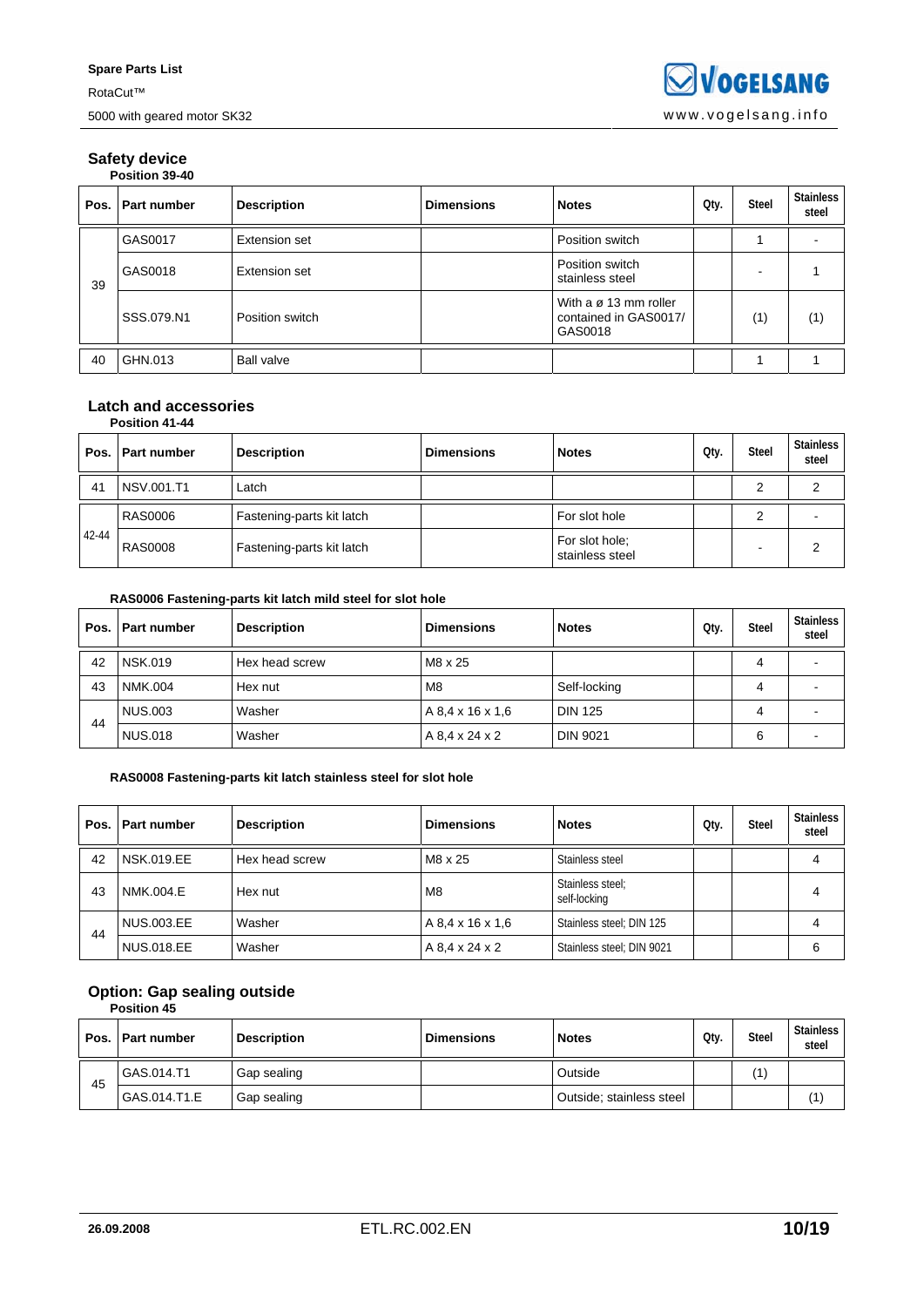#### **Pretension Version A Manual pretension Pos. 46.1-52.1**

| Pos. | <b>Part number</b> | <b>Description</b>         | <b>Dimensions</b>     | <b>Notes</b>             | Oty. | <b>Steel</b> | <b>Stainless</b><br>steel |
|------|--------------------|----------------------------|-----------------------|--------------------------|------|--------------|---------------------------|
| 46.1 | <b>PRS.100</b>     | Protection ring            |                       |                          |      |              |                           |
| 47.1 | <b>DFD.110</b>     | Rubber disk                |                       |                          |      |              |                           |
| 48.1 | <b>NTF.001</b>     | Spring washer              |                       |                          |      | 1            |                           |
| 49.1 | <b>NMS.016</b>     | Tension nut                |                       | With set screw           |      | 1            |                           |
| 50.1 | <b>NSI.051</b>     | Hex socket head screw      | M16 x 220             |                          |      |              |                           |
| 51.1 | GMS.001            | Open-end wrench            |                       | For tension nut          |      | x            | X                         |
| 50.1 | <b>NSI.051</b>     | Hex socket screw           | M16 x 220             |                          |      | 1            |                           |
|      | <b>NSI.051.E</b>   | Hex socket screw           | M <sub>16</sub> x 220 | Stainless steel          |      | ۰            | 1                         |
| 51.1 | <b>DKR.012</b>     | Copper ring                | $C$ 18 x 34 x 1.5     | <b>DIN 7603</b>          |      |              |                           |
| 52.1 | <b>NUS.007</b>     | Washer                     | A 17 x 30 x 3         | <b>DIN 125</b>           |      | 1            |                           |
|      | <b>NUS.007.E</b>   | Washer                     | A 17 x 30 x 3         | DIN 125; stainless steel |      |              | 1                         |
|      | GMS.001            | Open-end wrench            |                       | For preload locking nut  |      | x            |                           |
|      | GRT0015            | Oil-supply mechanical seal |                       |                          |      |              |                           |

## **Pretension Version B ACC AutomaticCutControl**

|      | Position 46-56     |                              |                       |                                          |      |                |                           |
|------|--------------------|------------------------------|-----------------------|------------------------------------------|------|----------------|---------------------------|
| Pos. | <b>Part number</b> | <b>Description</b>           | <b>Dimensions</b>     | <b>Notes</b>                             | Qty. | <b>Steel</b>   | <b>Stainless</b><br>steel |
| 46   | <b>NUS.098.E</b>   | Shim                         | 75 x 36 x 1           | Option; stainless steel                  |      | $0 - 4$        | $0 - 4$                   |
| 47   | <b>NSI.097</b>     | Hex socket head screw        | M <sub>16</sub> x 230 | <b>DIN 912</b>                           |      | 1              |                           |
|      | <b>NSI.097.E</b>   | Hex socket head screw        | M <sub>16</sub> x 230 | DIN 912; stainless steel                 |      | $\blacksquare$ | 1                         |
|      | GRT.001.N2         | <b>Complete ACC Cylinder</b> |                       | Contains pos. 48<br>GDS.002 + GRT.006.N1 |      |                |                           |
| 48   | GRS.079.E.N2       | ACC-cylinder                 |                       | 18 mm stroke                             |      | 1              | 1                         |
|      | GDS.002            | Set o-ring <sup>(1</sup>     |                       | Contains: pos. 49-52                     |      | 1              | $\mathbf{1}$              |
| 49   | <b>DOR.046</b>     | O-ring $(1)$                 | 96 x 3                | <b>NBR</b>                               |      | (1)            | (1)                       |
| 50   | DOR.072            | O-ring $(1)$                 | $45 \times 3$         | <b>NBR</b>                               |      | (1)            | (1)                       |
| 51   | DOR.021            | O-ring $(1)$                 | $24 \times 3$         | <b>NBR</b>                               |      | (1)            | (1)                       |
| 52   | <b>DOR.079</b>     | O-ring $(1)$                 | $18.4 \times 2.7$     | <b>NBR</b>                               |      | (1)            | (1)                       |
|      | GRT.006.N1         | <b>ACC piston complete</b>   |                       | Contains: pos. 53-55                     |      |                |                           |
| 53   | GRS.078.E.N2       | ACC piston                   |                       | 18 mm stroke                             |      | 1              | 1                         |
| 54   | GRS.146            | Throttle valve               |                       | Standard                                 |      |                | 1                         |
|      | <b>GRS.147</b>     | Screw plug                   | $M4 \times 7$         | Option                                   |      | 1              |                           |
| 55   | <b>PSV.006</b>     | Check valve                  |                       |                                          |      | 1              | 1                         |
| 56   | <b>NSK.209.EE</b>  | Vent screw                   |                       |                                          |      | 1              | 1                         |
| 57   | <b>NST0002</b>     | Protective cap               |                       |                                          |      | 1              | 1                         |

(1 RotaCut™ ACC: In case of changing the cutter screens / cutter blades replace also pos. 49-52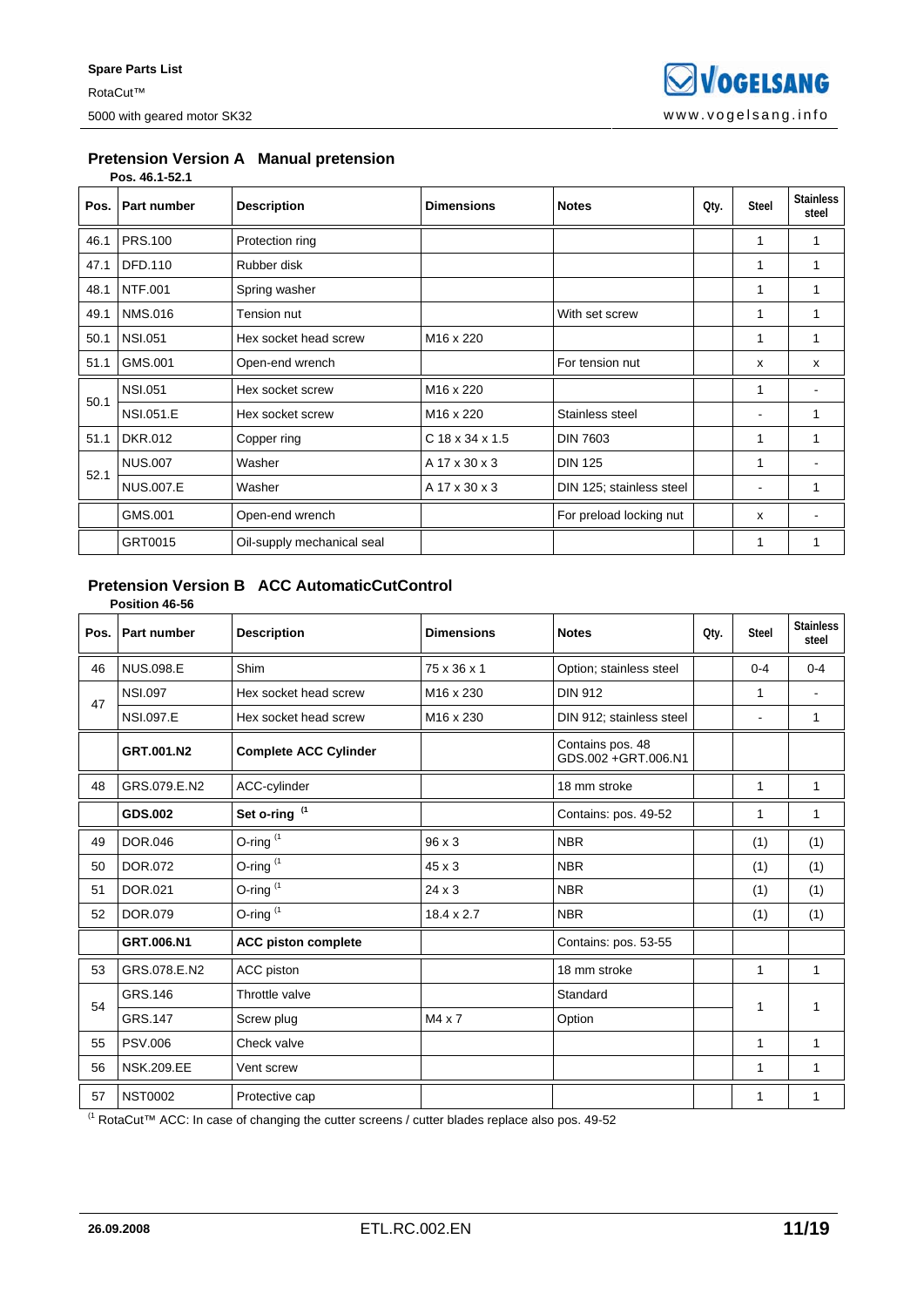

#### **Illustration: ACC pressure transmission unit**

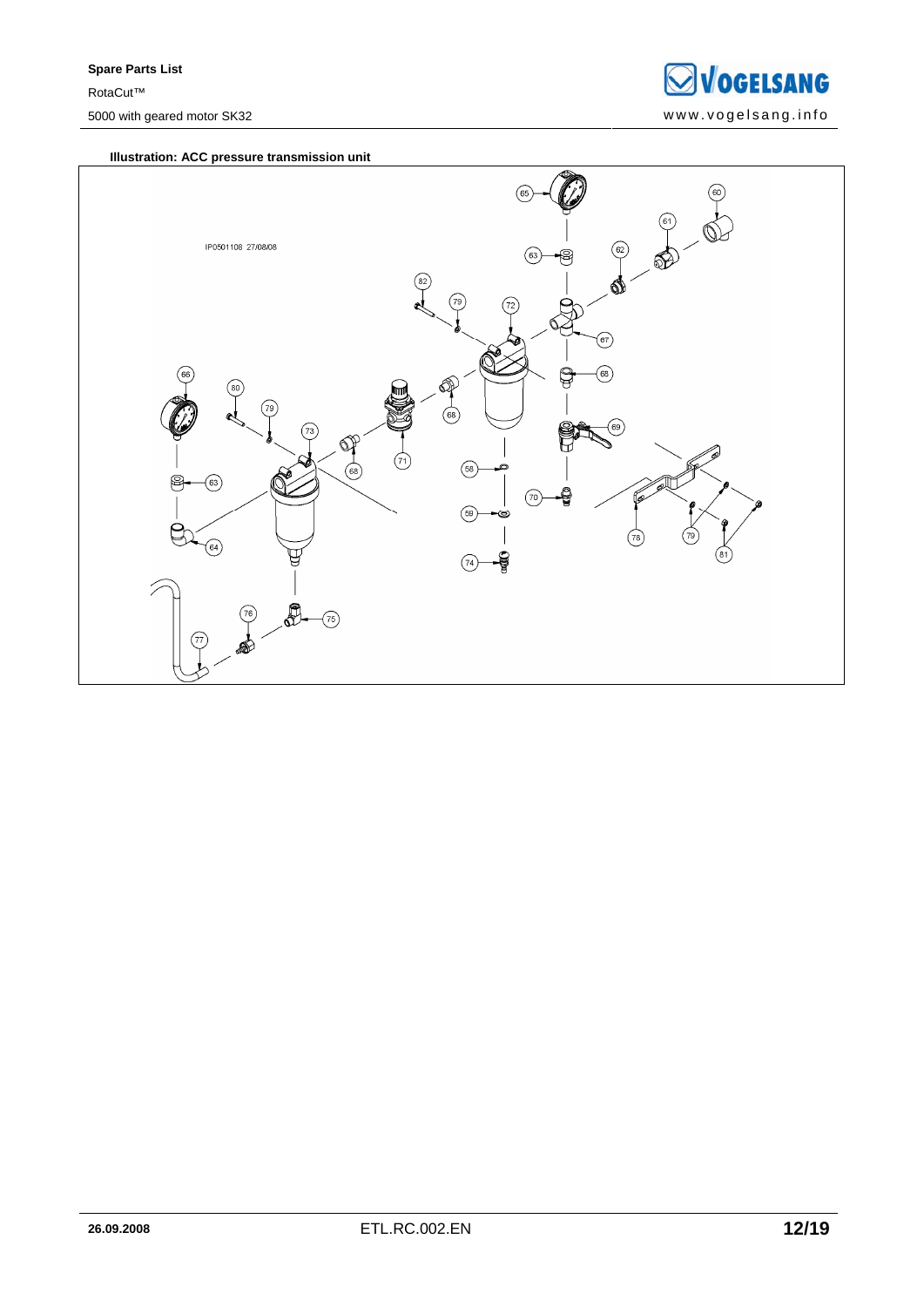5000 with geared motor SK32 www.vogelsang.info

**SVOGELSANG** 

|      | Position 58-82    |                                   |                   |                                                   |      |                         |                           |  |  |
|------|-------------------|-----------------------------------|-------------------|---------------------------------------------------|------|-------------------------|---------------------------|--|--|
| Pos. | Part number       | <b>Description</b>                | <b>Dimensions</b> | <b>Notes</b>                                      | Qty. | <b>Steel</b>            | <b>Stainless</b><br>steel |  |  |
|      | GRT.007.N1        | <b>Pressure transmission unit</b> |                   | Contains pos.65-82<br>see illustration: ACC       |      |                         |                           |  |  |
| 63   | DOR.019           | O-ring                            | $11 \times 2$     | <b>NBR</b>                                        |      | $\mathbf{1}$            | 1                         |  |  |
| 64   | <b>NUS.004.EE</b> | Washer                            | A 10.5 x 20 x 2   |                                                   |      | 1                       | 1                         |  |  |
| 60   | SSS.205           | Plug                              |                   |                                                   |      | 1                       | 1                         |  |  |
| 61   | SDS.036           | Pressure control switch           | $1-10$ bar        |                                                   |      | 1                       | 1                         |  |  |
| 62   | <b>NGE.128</b>    | Reducing nipple                   |                   |                                                   |      | 3                       | 3                         |  |  |
| 63   | <b>NGE.128</b>    | Reducing nipple                   |                   |                                                   |      | 2                       | $\overline{2}$            |  |  |
| 64   | <b>NWE.007</b>    | Angle part                        |                   |                                                   |      | $\mathbf{1}$            | $\mathbf{1}$              |  |  |
| 65   | SMD.006           | Pressure gauge                    |                   | $0-16$ bar                                        |      | 1                       | 1                         |  |  |
| 66   | SMD.053           | Pressure gauge                    |                   | $0-6$ bar                                         |      | 1                       | 1                         |  |  |
| 67   | <b>NGE.127</b>    | Cross piece                       |                   |                                                   |      | 1                       | 1                         |  |  |
| 68   | <b>NVE.087</b>    | Double nipple                     |                   |                                                   |      | 3                       | 3                         |  |  |
| 69   | GHN.057           | <b>Ball valve</b>                 |                   |                                                   |      | 1                       | 1                         |  |  |
| 70   | <b>NGE.088</b>    | compressed air plug nipple        |                   |                                                   |      | 1                       | 1                         |  |  |
| 71   | APV.004           | Pressure control valve            | $\frac{1}{4}$ "   | $0-16$ bar                                        |      | 1                       | 1                         |  |  |
| 72   | AHA.023           | Oil tank                          |                   |                                                   |      | 1                       | 1                         |  |  |
| 73   | AHA.025           | Oil tank                          |                   | With manual inflating<br>valve                    |      | 1                       | 1                         |  |  |
| 74   | AHV.061           | Safety valve                      |                   | 9-15 bar                                          |      | 1                       | 1                         |  |  |
| 75   | <b>NGE.086</b>    | Elbow joint                       | EEL <sub>8L</sub> |                                                   |      | 1                       | $\mathbf{1}$              |  |  |
| 76   | <b>NVR.003</b>    | Seal bonnet                       |                   |                                                   |      | 1                       | 1                         |  |  |
| 77   | <b>HSC.015</b>    | Hose                              | DN <sub>6</sub>   | For spare parts order,<br>please quantify length! |      | 1 <sub>m</sub>          | 1 <sub>m</sub>            |  |  |
| 78   | RFL.1025          | Holder oil canister               |                   |                                                   |      | 1                       | 1                         |  |  |
| 79   | <b>NUS.002</b>    | Washer                            | B 6,4 x 12 x 1.6  | <b>DIN 125</b>                                    |      | 8                       | 8                         |  |  |
| 80   | <b>NSK.145</b>    | Hex head screw                    | M6 x 45           | <b>DIN 931</b>                                    |      | $\overline{2}$          | $\overline{2}$            |  |  |
| 81   | <b>NMS.001</b>    | Hex nut                           | M <sub>6</sub>    | DIN 934-8                                         |      | 6                       | 6                         |  |  |
| 82   | <b>NSK.124</b>    | Hex head screw                    | M6 x 35           | <b>DIN 933</b>                                    |      | $\overline{\mathbf{c}}$ | $\overline{c}$            |  |  |
|      | AHP.002           | Manual air pump                   |                   |                                                   |      | 1                       | $\mathbf{1}$              |  |  |

 $<sup>(5</sup>$  Please specify length when ordering replacement parts!</sup>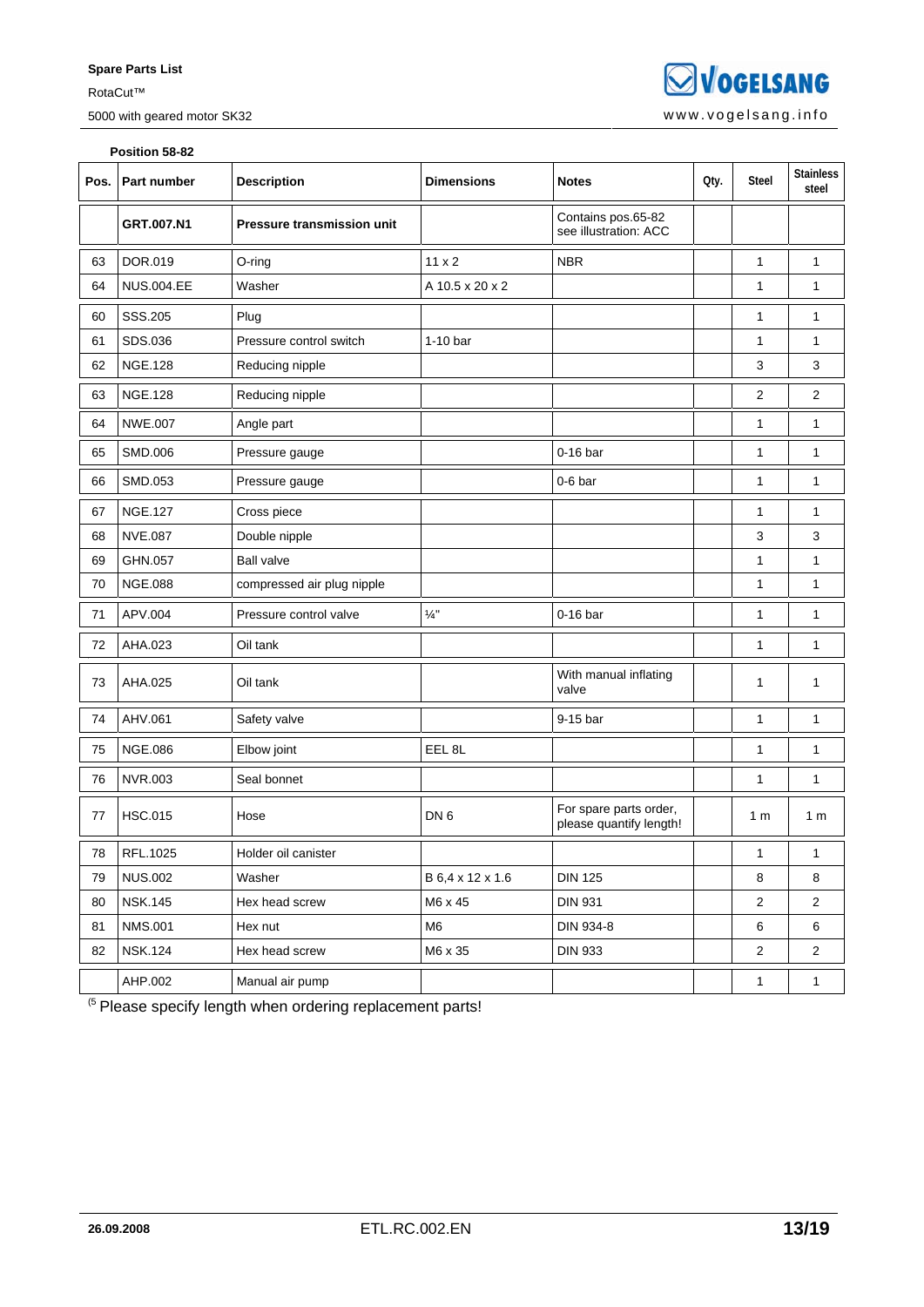#### **Holder ACC Position 84**

| Pos. | <b>Part number</b> | <b>Description</b> | <b>Dimensions</b>             | <b>Notes</b>                                  | Qty. | <b>Steel</b> | <b>Stainless</b><br>steel |
|------|--------------------|--------------------|-------------------------------|-----------------------------------------------|------|--------------|---------------------------|
| 84   | GAS0027            | <b>Holder ACC</b>  | $90^{\circ}$ / 270 $^{\circ}$ | Cyclone separator                             |      |              |                           |
| 84   | RFL375.N1          | <b>Holder ACC</b>  | $180^\circ$                   | INLINE/<br>cyclone separator                  |      |              |                           |
| 84   | GAS.039            | <b>Holder ACC</b>  |                               | Compact+ Compact XL<br><b>TR/TL</b>           |      |              |                           |
|      | GAS.040            | <b>Holder ACC</b>  |                               | Compact+ Compact XL<br>TM                     |      |              |                           |
|      | GAS.039.E          | <b>Holder ACC</b>  |                               | Compact+ Compact XL<br>TR/TL; stainless steel |      |              |                           |
|      | GAS.040.E          | <b>Holder ACC</b>  |                               | Compact+ Compact XL<br>TM; stainless steel    |      |              |                           |

### **Versions pot**

**Position 90-94** 

### **Cyclone separator**



|    | Pos.   Part number | <b>Description</b> | <b>Dimensions</b> | <b>Notes</b>       | Qtv. | <b>Steel</b> | <b>Stainless</b><br>steel |
|----|--------------------|--------------------|-------------------|--------------------|------|--------------|---------------------------|
| 90 | GRC0012            | Cyclone separator  |                   | Combination flange |      |              |                           |

### **Mounting set blind flange mild steel**

| Pos.  | Part number    | <b>Description</b>             | <b>Dimensions</b> | <b>Notes</b>                              | Qty. | <b>Steel</b> | <b>Stainless</b><br>steel |
|-------|----------------|--------------------------------|-------------------|-------------------------------------------|------|--------------|---------------------------|
|       | GAS0005        | Mounting set blind flange; NBR | l 8"              | Cyclone separator;<br>included pos. 91-94 |      |              |                           |
| 91    | GFL.011.T1     | <b>Blind flange</b>            | 8"                |                                           |      | (1)          |                           |
| 92    | DOR.003        | O-ring                         | $215 \times 7$    | <b>NBR</b>                                |      | (1)          |                           |
| 93/94 | <b>RAS0001</b> | Fastening parts                |                   |                                           |      | (1)          |                           |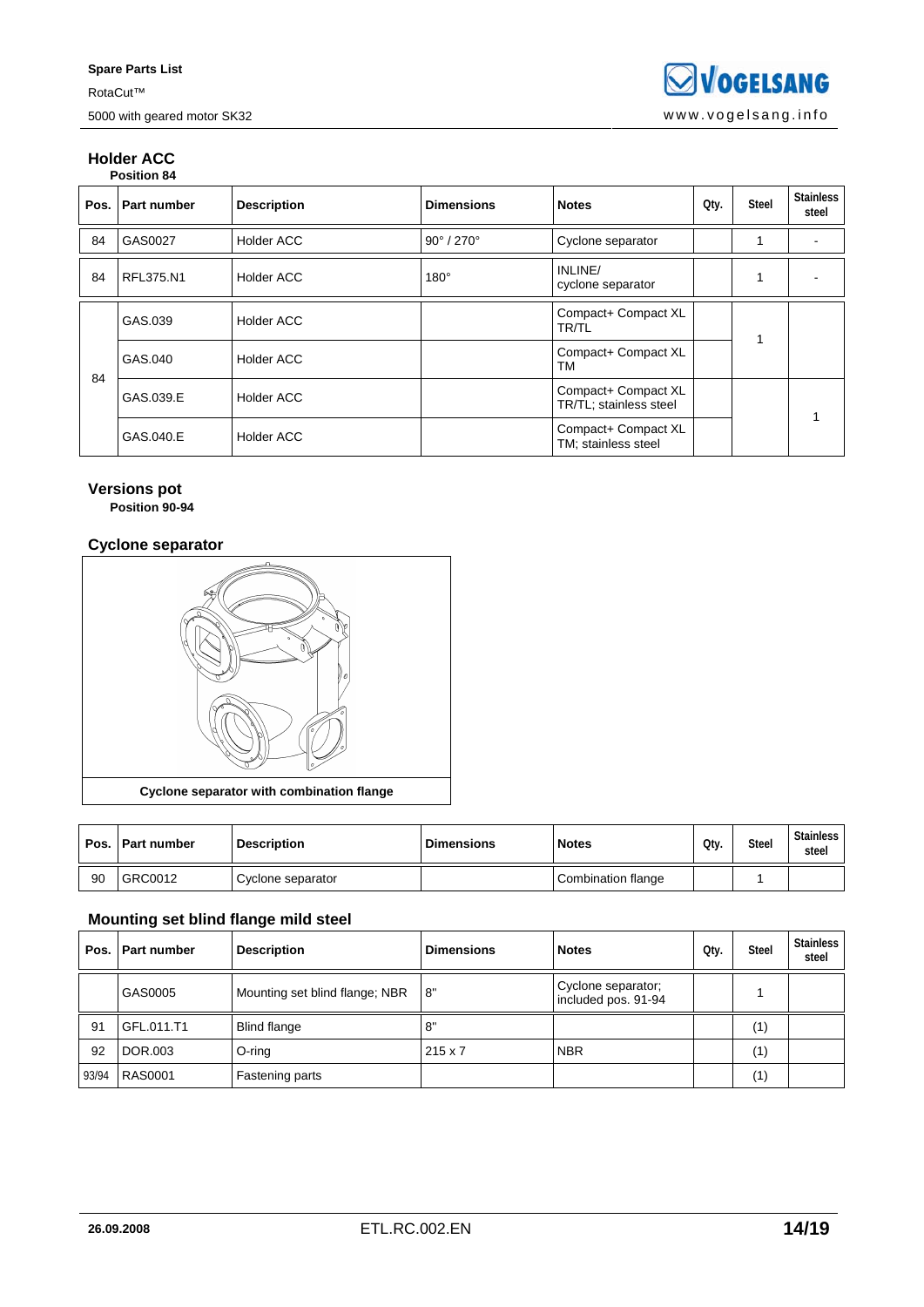### **Compact + Compact XL**





| Pos. | Part number         | <b>Description</b> | <b>Dimensions</b> | <b>Notes</b>                                   | Oty. | <b>Steel</b> | <b>Stainless</b><br>steel |
|------|---------------------|--------------------|-------------------|------------------------------------------------|------|--------------|---------------------------|
| 90   | <b>GRC.474.TL</b>   | Pot Compact        | $90^\circ$        | Inlet/Outlet DN150                             |      |              |                           |
|      | <b>GRC.474.TM</b>   | Pot Compact        | $180^\circ$       | Inlet/Outlet DN150                             |      |              |                           |
|      | <b>GRC.474.TR</b>   | Pot Compact        | 270°              | Inlet/Outlet DN150                             |      |              |                           |
|      | <b>GRC.475.TL</b>   | Pot Compact        | $90^\circ$        | Inlet DN200<br>Outlet DN150                    |      | 1            |                           |
|      | <b>GRC.475.TM</b>   | Pot Compact        | $180^\circ$       | Inlet DN200<br>Outlet DN150                    |      |              |                           |
|      | <b>GRC.475.TR</b>   | Pot Compact        | $270^\circ$       | Inlet DN200<br>Outlet DN150                    |      |              |                           |
|      | <b>GRC.474.TL.E</b> | Pot Compact        | $90^\circ$        | Stainless steel<br>Inlet/Outlet DN150          |      |              |                           |
|      | GRC.474.TM.E        | Pot Compact        | $180^\circ$       | Stainless steel<br>Inlet/Outlet DN150          |      |              |                           |
|      | <b>GRC.474.TR.E</b> | Pot Compact        | $270^\circ$       | Stainless steel<br>Inlet DN200<br>Outlet DN150 |      |              |                           |
| 90   | <b>GRC.475.TL.E</b> | Pot Compact        | $90^\circ$        | Stainless steel<br>Inlet DN200<br>Outlet DN150 |      |              |                           |
|      | GRC.475.TM.E        | Pot Compact        | $180^\circ$       | Stainless steel<br>Inlet DN200<br>Outlet DN150 |      |              |                           |
|      | GRC.475.TR.E        | Pot Compact        | $270^\circ$       | Stainless steel<br>Inlet DN200<br>Outlet DN150 |      |              |                           |

See illustration: Version 90°/ 180°/ 270° (TL / TM / TR)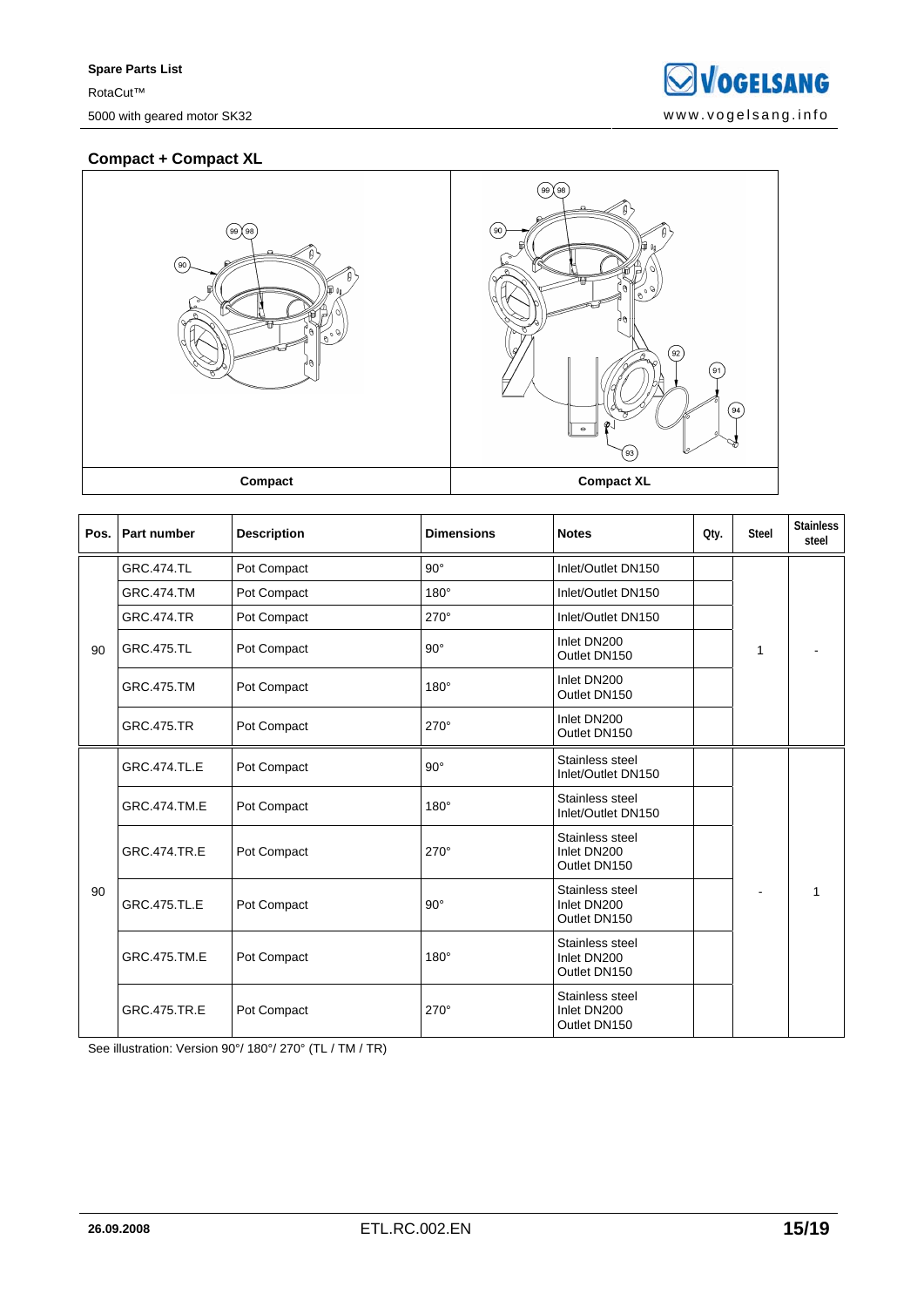**SVOGELSANG** 

5000 with geared motor SK32 www.vogelsang.info

| Pos. | Part number                      | <b>Description</b> | <b>Dimensions</b> | <b>Notes</b>    | Qty. | Steel | <b>Stainless</b><br>steel |
|------|----------------------------------|--------------------|-------------------|-----------------|------|-------|---------------------------|
|      | GRC.497.N1.TL                    | Pot Compact XL     | $90^\circ$        |                 |      |       |                           |
|      | GRC.497.N1.TM                    | Pot Compact XL     | $180^\circ$       |                 |      |       |                           |
| 90   | GRC.497.N1.TR                    | Pot Compact XL     | $270^\circ$       |                 |      |       |                           |
|      | GRC.497.N1.TL.E                  | Pot Compact XL     | $90^\circ$        | Stainless steel |      |       |                           |
|      | GRC.497.N1.TL.E                  | Pot Compact XL     | $180^\circ$       | Stainless steel |      |       |                           |
|      | GRC.497.N1.TR.E   Pot Compact XL |                    | $270^\circ$       | Stainless steel |      |       |                           |

### **INLINE pot**





|    | Pos.   Part number | <b>Description</b> | <b>Dimensions</b> | <b>Notes</b>                          | Qty. | <b>Steel</b> | <b>Stainless</b><br>steel |
|----|--------------------|--------------------|-------------------|---------------------------------------|------|--------------|---------------------------|
|    | GRC.491            | Pot INLINE         |                   | DIN-flanges DN150                     |      |              |                           |
|    | GRC.495            | Pot INLINE         |                   | ANSI-flanges DN150                    |      |              |                           |
| 90 | GRC.491.E          | Pot INLINE         |                   | Stainless steel<br>DIN-flanges DN150  |      |              |                           |
|    | GRC.495.E          | Pot INLINE         |                   | Stainless steel<br>ANSI-flanges DN150 |      |              |                           |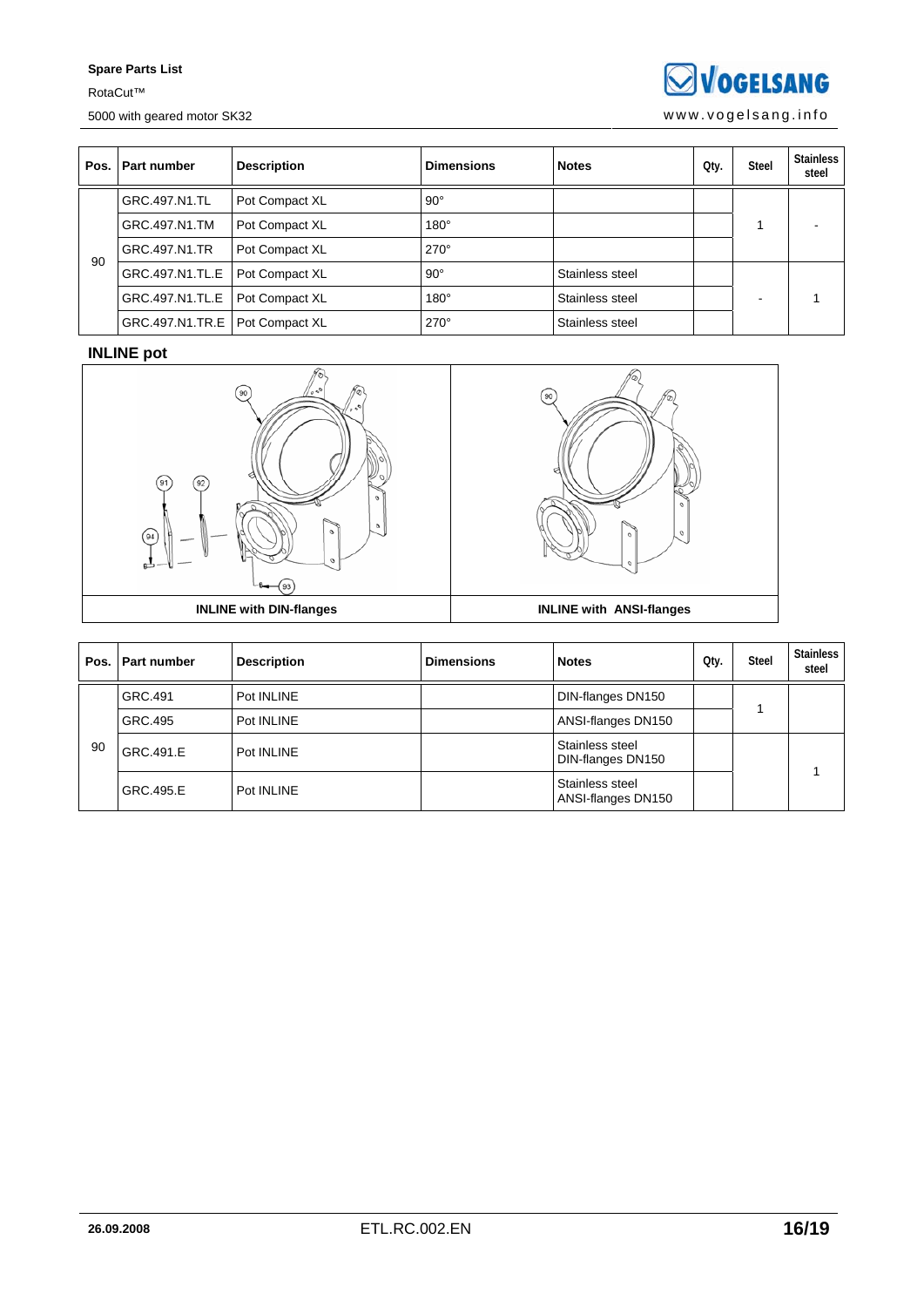### **Mounting set blind flange mild steel**

| Pos.  | l Part number  | <b>Description</b>             | <b>Dimensions</b> | <b>Notes</b>        | Qty. | <b>Steel</b> | <b>Stainless</b><br>steel |
|-------|----------------|--------------------------------|-------------------|---------------------|------|--------------|---------------------------|
|       | GAS0001        | Mounting set blind flange; NBR | 6"                | Contains pos. 91-94 |      |              |                           |
| 91    | GFL.459        | <b>Blind flange</b>            | . 6"              |                     |      | (1)          |                           |
| 92    | DOR.016        | O-ring                         | $160 \times 7$    | <b>NBR</b>          |      | '1)          |                           |
| 93/94 | <b>RAS0001</b> | Fastening parts                |                   |                     |      | '1)          |                           |

#### **RAS0001 Fastening-parts kit blind flange mild steel**

| Pos. I | <b>Part number</b> | <b>Description</b> | <b>Dimensions</b>    | <b>Notes</b>          | Qtv. | <b>Steel</b> | <b>Stainless</b><br>steel |
|--------|--------------------|--------------------|----------------------|-----------------------|------|--------------|---------------------------|
| 93     | <b>NSK.031</b>     | l Hex socket screw | M <sub>12</sub> x 45 | <b>DIN 933</b>        |      |              |                           |
| 94     | <b>NMK.002</b>     | Hex nut            | M <sub>12</sub>      | DIN 985; self-locking |      |              |                           |

### **Mounting set blind flange stainless steel**

| Pos. I | <b>Part number</b> | <b>Description</b>             | <b>Dimensions</b> | <b>Notes</b>                           | Qty. | <b>Steel</b> | <b>Stainless</b><br>steel |
|--------|--------------------|--------------------------------|-------------------|----------------------------------------|------|--------------|---------------------------|
|        | GAS0002            | Mounting set blind flange; NBR | 16"               | Stainless steel<br>contains pos. 91-94 |      |              |                           |
| 91     | GFL.459.E          | <b>Blind flange</b>            | 6'                | Stainless steel                        |      |              | (1)                       |
| 92     | DOR.016            | O-ring                         | $160 \times 7$    | <b>NBR</b>                             |      |              | (1)                       |
| 93/94  | <b>RAS0002</b>     | Fastening parts                |                   | Stainless steel                        |      |              | (1)                       |

### **RAS0002 Fastening-parts kit blind flange stainless steel**

| Pos. I | <b>Part number</b> | <b>Description</b> | <b>Dimensions</b>    | <b>Notes</b>                             | Qtv. | <b>Steel</b>             | <b>Stainless</b><br>steel |
|--------|--------------------|--------------------|----------------------|------------------------------------------|------|--------------------------|---------------------------|
| 93     | <b>NSK.160</b>     | Hex socket screw   | M <sub>12</sub> x 45 | DIN 933; stainless steel                 |      | -                        | 4                         |
| 94     | NMK.002.EE         | Hex nut            | M12                  | DIN 985; stainless steel<br>self-locking |      | $\overline{\phantom{0}}$ |                           |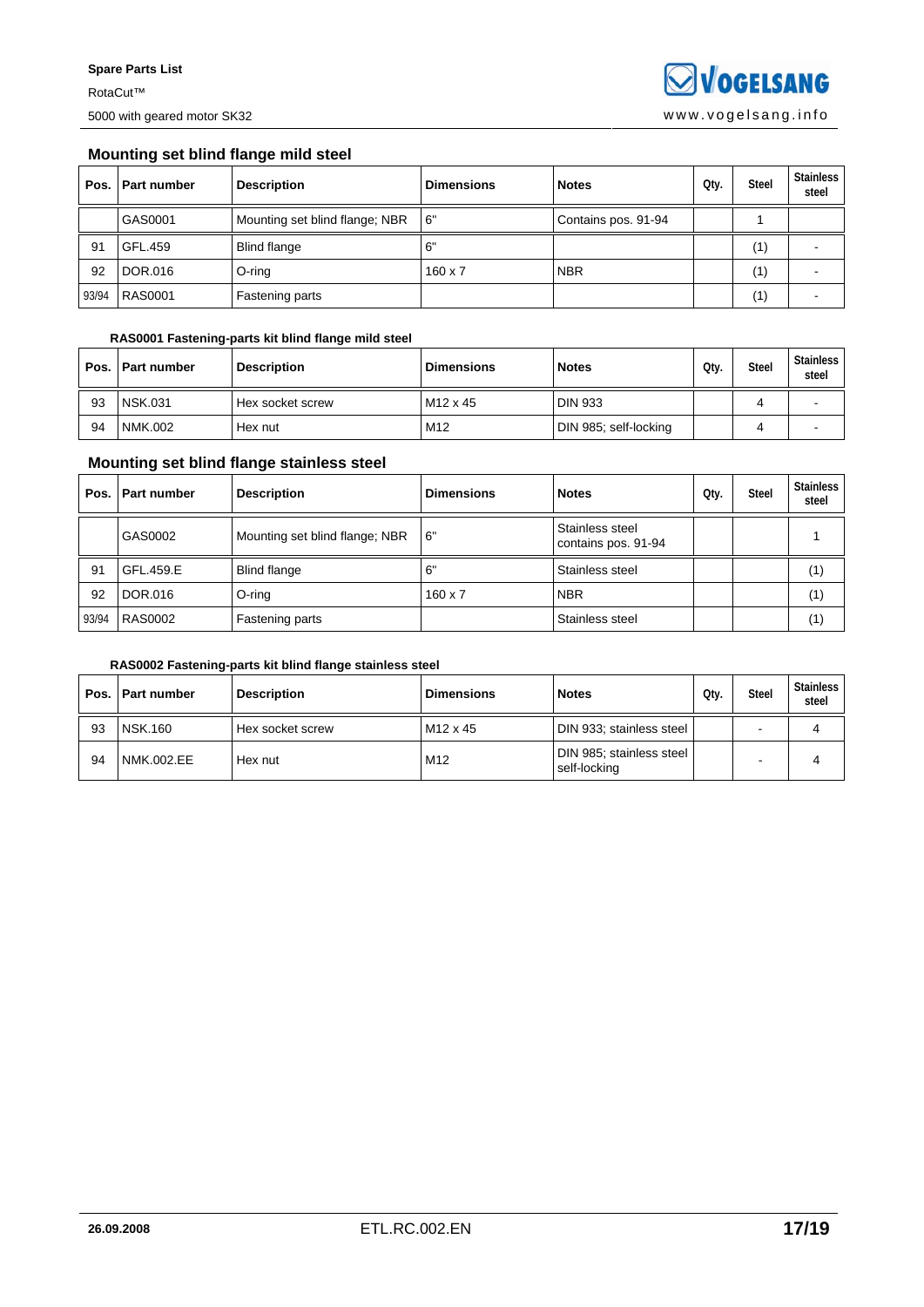# **Scraper (Option)**  Ersa **Position 98-99**

| Pos. | Part number    | <b>Description</b>   | <b>Dimensions</b> | <b>Notes</b>                           | Qty. | <b>Steel</b> | <b>Stainless</b><br>steel |
|------|----------------|----------------------|-------------------|----------------------------------------|------|--------------|---------------------------|
|      | GAS0013        | Mounting set scraper |                   | Mild steel<br>included pos. 98+99      |      | $1 - 3$      |                           |
| 98   | RFL.975.T1     | Scraper              |                   |                                        |      | (1)          |                           |
| 99   | <b>RAS0004</b> | Fastening-parts kit  |                   |                                        |      | (1)          |                           |
|      | GAS0014        | Mounting set scraper |                   | Stainless steel<br>included pos. 98+99 |      | $1 - 3$      |                           |
| 98   | RFL.975.T1.E   | Scraper              |                   |                                        |      | (1)          |                           |
| 99   | <b>RAS0004</b> | Fastening-parts kit  |                   |                                        |      | (1)          |                           |

### **RAS0004 Fastening-parts kit scraper**

|    | Pos.   Part number | <b>Description</b> | <b>Dimensions</b> | <b>Notes</b>                             | Qty. | <b>Steel</b> | <b>Stainless</b><br>steel |
|----|--------------------|--------------------|-------------------|------------------------------------------|------|--------------|---------------------------|
|    | NSK.003.EE         | Hex socket screw   | $M10 \times 40$   | DIN 933; stainless steel                 |      |              |                           |
| 99 | NMK.001.EE         | Hex nut            | M <sub>120</sub>  | DIN 988; stainless steel<br>self-locking |      |              |                           |
|    | <b>NUS.005.E</b>   | Washer             | A10.5 x 20 x 2    | DIN125; stainless steel                  |      |              |                           |